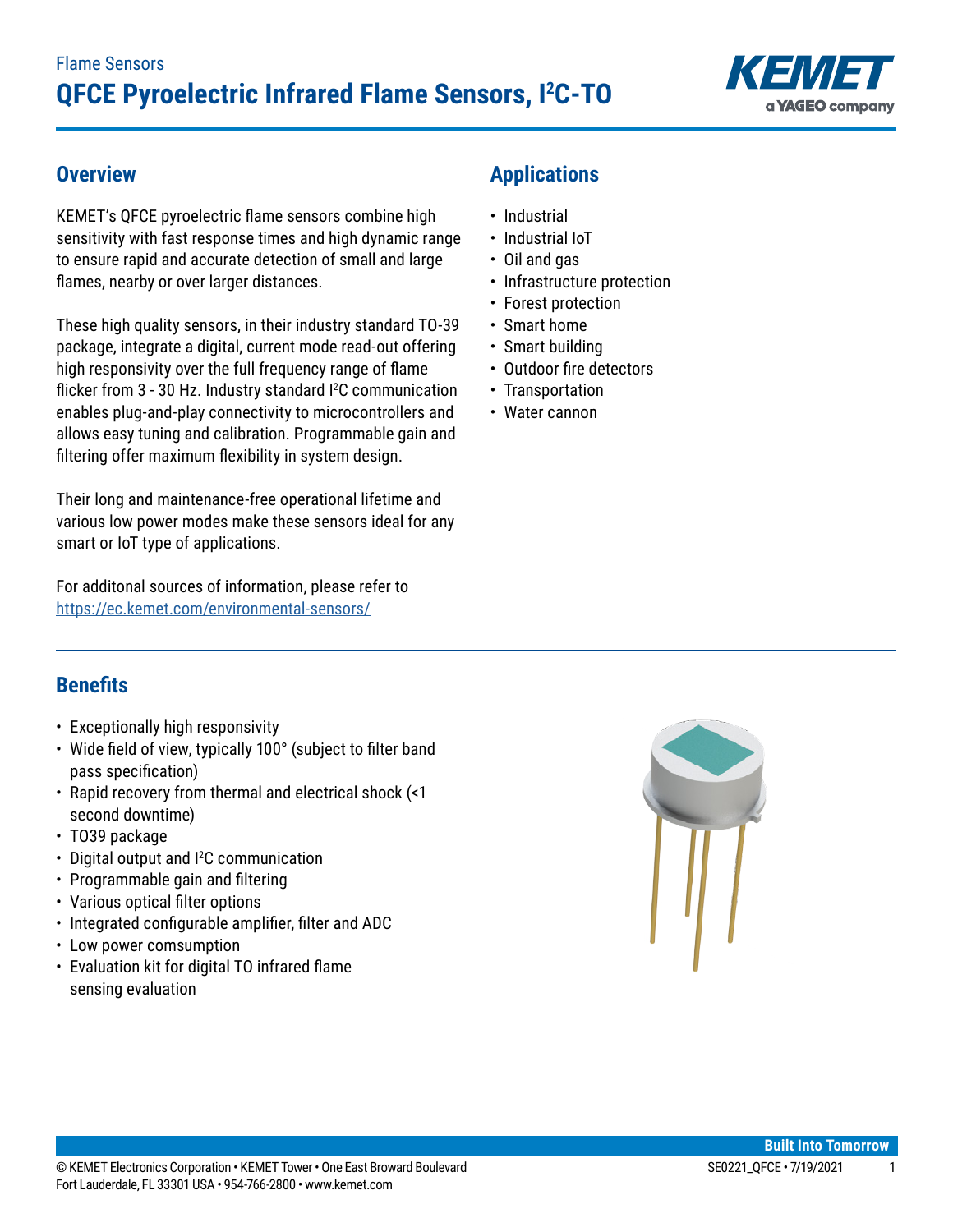

# **Ordering Information**

| <b>USE</b>        | <b>QFC</b>                             |                                                         | A                                                 | 3911                                                                                                                                          |            |         |
|-------------------|----------------------------------------|---------------------------------------------------------|---------------------------------------------------|-----------------------------------------------------------------------------------------------------------------------------------------------|------------|---------|
| Product<br>Family | <b>Series</b>                          | <b>Sensor Type</b>                                      | <b>Mounting Type</b>                              | Specification                                                                                                                                 | Packaging  | Version |
| Sensors           | $OFC =$<br>T039 IR<br>Flame<br>Sensors | $E =$ Serial output,<br>digital<br>$K =$ Evaluation kit | A = Sensor Only<br>$9$ = Evaluation Kit<br>Type 9 | $0000 =$ Fixed<br>$3911 = 3.91$ µm bandpass<br>$4481 = 4.48$ µm bandpass<br>$4551 = 4.55 \,\mu m$ bandpass<br>$5001 = 5.0 \,\text{µm}$ cut on | $0 = Bulk$ | 0       |

### **Environmental Compliance**

All KEMET Flame Sensors are RoHS and REACH Compliant.



*Article 33(1) of the REACH Regulation states that manufacturers and importers of articles (products) are required to notify their customers of the presence of any Substances of Very High Concern (SVHC) in their products exceeding 0.1% by weight and provide instructions on safe use of the product.*

*KEMET Corporation reports regarding the Article 33(1) of REACH Regulation as follows:*

*1. Applicable Product: Flame Sensors (QFC, QFCE, QFS & QFSM series)*

*2. Report for the content of REACH SVHC list:* 

*The product(s) above contains a substance by more than 0.1wt% per product weight that was published in the 8th update of the REACH SVHC substances (December 19, 2012).* 

*3. Regarding the safety of the flame sensors (Piezoceramic products):*

*The Piezoceramic that is used in this product becomes ceramic by sintering powder containing PZT as the main ingredient. It is chemically stable, with minimum risks toward the human body or environment within the intended use of the product. Please note that risks could occur in the case of inhalation or accidental oral uptake of powder ceramics.*

*4. Technical product information on the flame sensors (Piezoceramic products):*

*The manufacturing technique of the "piezoceramic products" whose main ingredient is Lead Titanium Zirconium Oxide (PZT) has been established, and there is no alternative material that can exhibit superior performance than PZT at this moment. Please note that the piezoceramic is listed as an exempt on RoHS (2011/65/EU) AnnexIII (7c.1).*

*5. The responsibility of piezoceramic manufacturers:*

*Piezoceramic manufacturers report information regarding PZT containment in their products to the customers to obey the article 33 of the REACH regulation*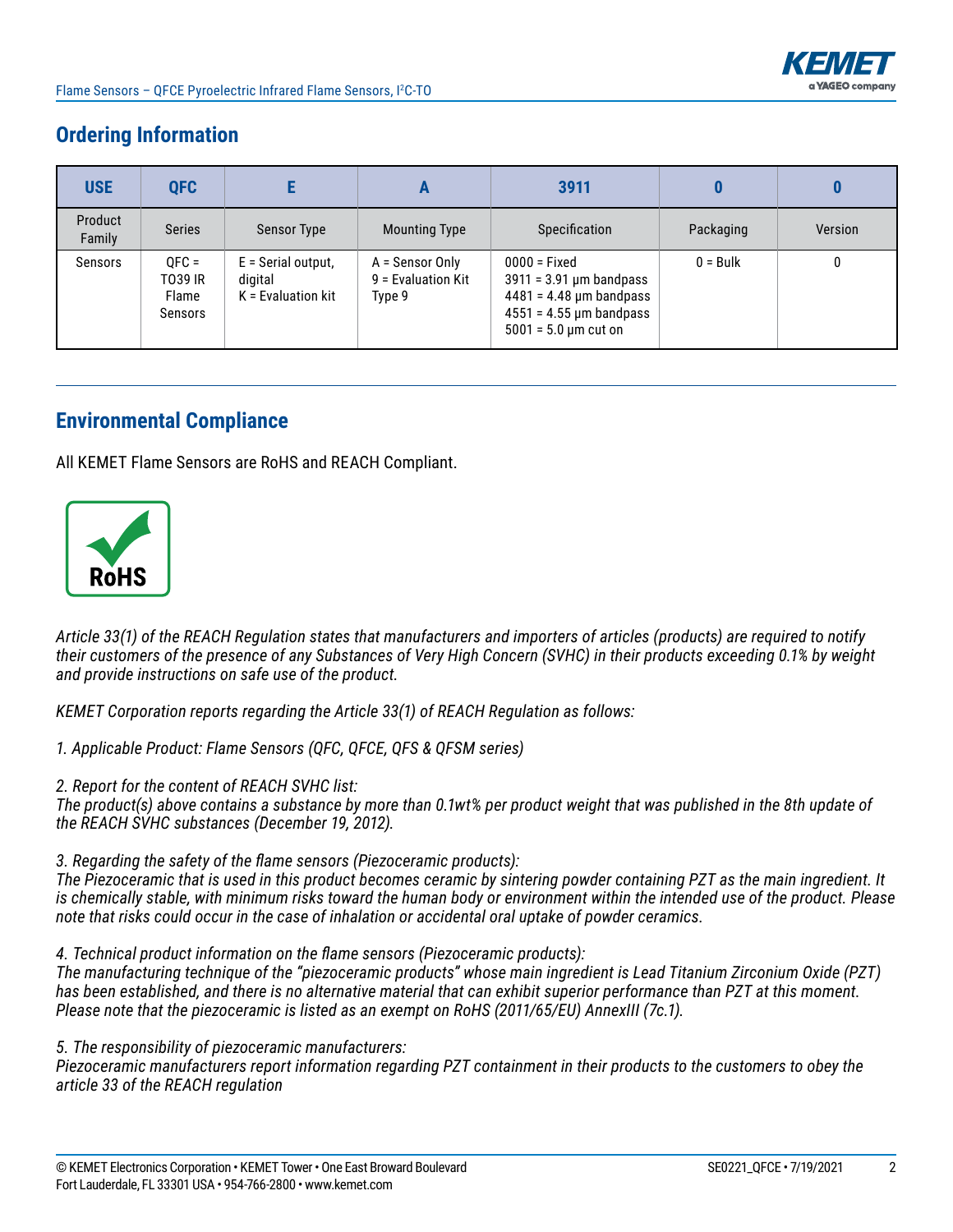

### **Dimensions – Millimeters**



# **Recommended Circuit Diagram**

#### **Single Device Block Diagram**

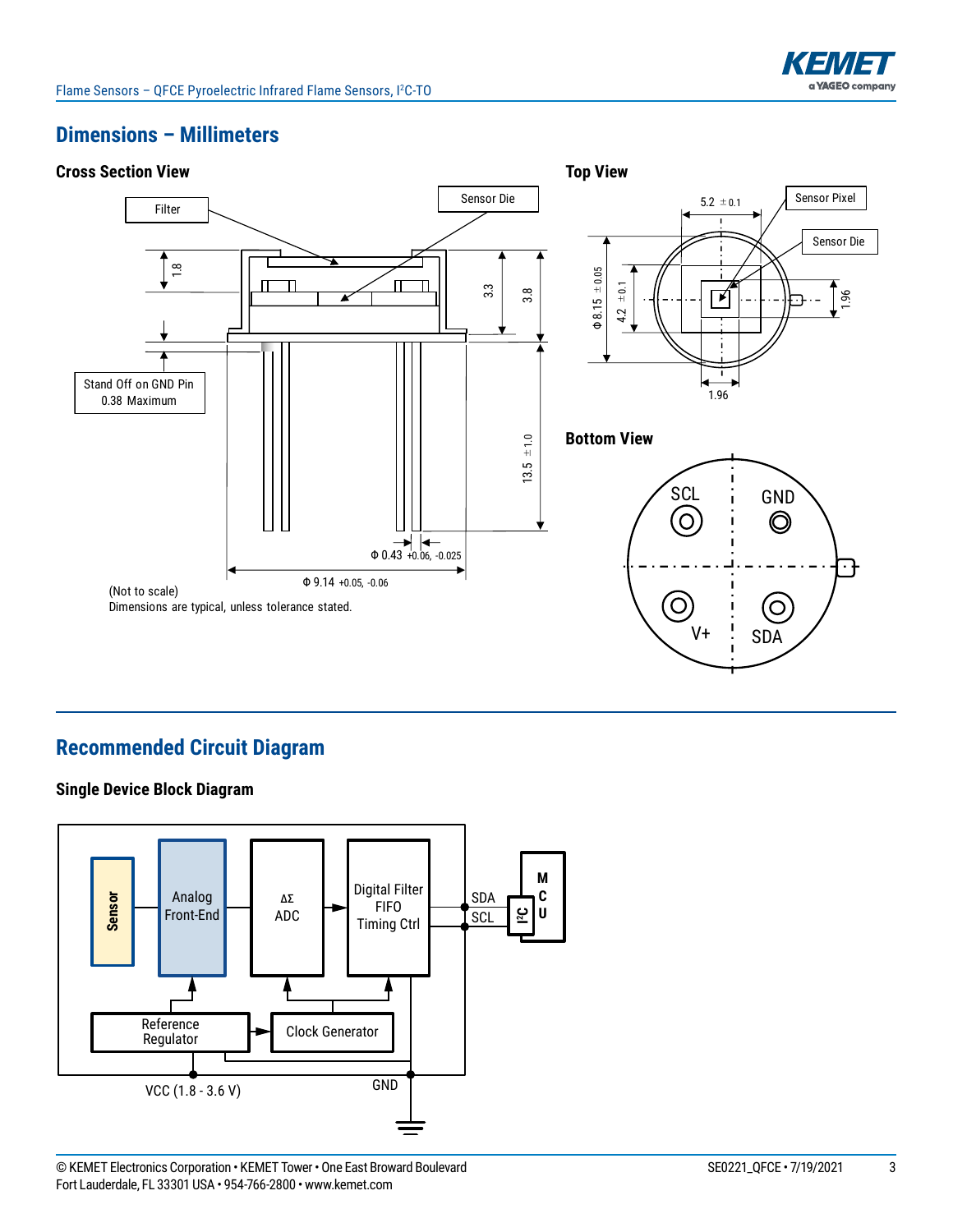

## **Field of View**



*Note: Normalised polar plots show typical FoV along x, y axis and diagonal with 4.48 μm/620 nm filter applied, with infrared source being a blackbody radiator at 500 K temperature.*

# **Performance Characteristics**

#### **Power Modes**

| <b>Item</b>              | <b>Mode</b><br><b>Description</b> |                                                     | <b>Typical Current</b><br><b>Consumption</b><br>(1.8 V, Room Temperature) |  |
|--------------------------|-----------------------------------|-----------------------------------------------------|---------------------------------------------------------------------------|--|
|                          | Normal Power Mode                 | Normal power consumption, 1 kHz maximum sample rate | 22 uA                                                                     |  |
| <b>Power Consumption</b> | Low Power Mode                    | Low power consumption, 166 Hz maximum sample rate   | $3.5 \mu A$                                                               |  |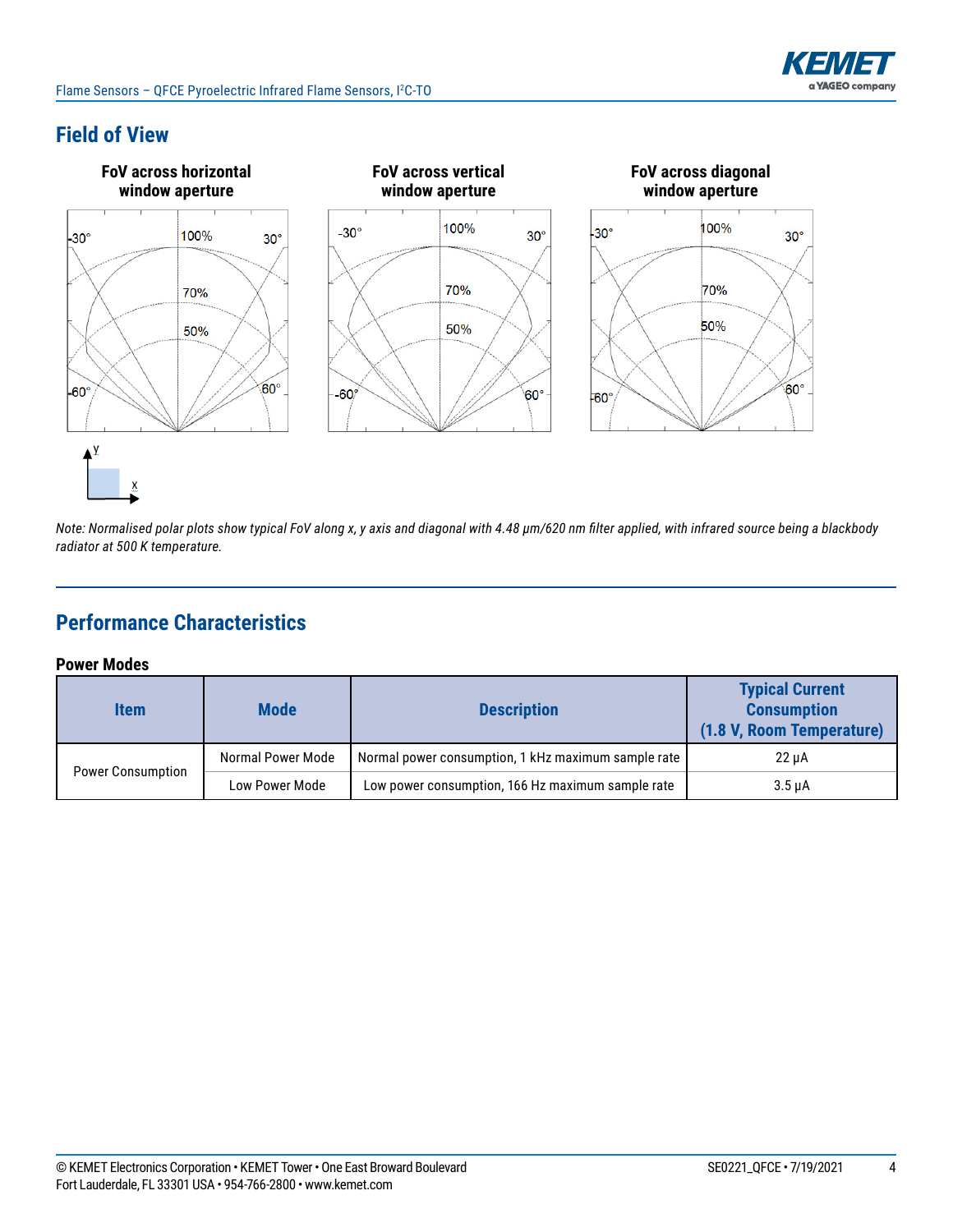

# **Part Number Specifications**

#### **Sensor Characteristics**

| <b>Filter Aperture</b><br>(mm) | <b>Element Size</b><br>(mm <sup>2</sup> ) | <b>Package</b> | <b>Time Constant</b><br>(ms)<br>at $10 - 20$ Hz Peak | <b>Field of View</b> |
|--------------------------------|-------------------------------------------|----------------|------------------------------------------------------|----------------------|
| $5.2 \times 4.2$               | ΙX <sup>-</sup>                           | T039           | ~10                                                  | $~100^{\circ}$       |

#### **Electrical Characteristics**

| <b>Supply</b><br><b>Voltage</b><br>(V) | <b>Supply</b><br><b>Current</b><br>$(\mu A)$<br><b>Typical</b> | <b>Digital</b><br>I/O      | <b>ΔΣ ADC</b><br>at 1 ksp | <b>Operating</b><br><b>Temperature</b><br><b>Range</b><br>$(^\circ \text{C})$ | <b>Storage</b><br><b>Temperature</b><br>Range<br>$(^\circ \text{C})$ | <b>Sensor</b><br><b>Read-out</b> | <b>Configurable</b>                                       |
|----------------------------------------|----------------------------------------------------------------|----------------------------|---------------------------|-------------------------------------------------------------------------------|----------------------------------------------------------------------|----------------------------------|-----------------------------------------------------------|
| 1.75 to 3.60                           | 1 to 23                                                        | $I^2C$ (FM+<br>compatible) | $15 - 23$ bit             | $-40$ to $+85$                                                                | $-40$ to $+110$                                                      | Current mode                     | Gain<br>Digital filtering<br>Sampling rate<br>Power modes |

#### **Part Number (Sensor)**

| <b>Part Number</b> | <b>Filter Name</b>  | <b>Cut On Wavelength</b><br>(µm) Typical | <b>Cut Off Wavelength</b><br>(µm) Typical | <b>Weight</b><br>(gr) |
|--------------------|---------------------|------------------------------------------|-------------------------------------------|-----------------------|
| USEOFCEA391100     | 3.91 µm bandpass    | 3.865                                    | 3.955                                     | 0.95                  |
| USEQFCEA448100     | 4.48 µm bandpass    | 4.170                                    | 4.790                                     | 0.95                  |
| USEOFCEA455100     | 4.55 µm bandpass    | 4.340                                    | 4.760                                     | 0.95                  |
| USEQFCEA500100     | $5.00 \mu m$ cut on | 5.000                                    | $\qquad \qquad$                           | 0.95                  |

*Filters block up to 8 μm.*

## **Evaluation Kits**

- **•** Quick prototype development **•** Easy to install software
- 
- **•** Easy way to evaluate **•** Digital output
- 

The digital TO Infrared Flame Sensing kit is to enable the users to carry out a simple and effective evaluation of the KEMET QFCE TO-39 packaged flame sensors, experiment with the sample flame detection ratio based algorithm, and to capture measured data to a PC. The kit is based on the ST microelectronics STM32F303K8 microcontroller with a high precision A-D converter and programmable gain amplifier.

| <b>Part Number</b> |                | Use                                                  | Includes                                                                                                                                                                                                               | <b>Weight</b> |
|--------------------|----------------|------------------------------------------------------|------------------------------------------------------------------------------------------------------------------------------------------------------------------------------------------------------------------------|---------------|
|                    | USEOFCK9000000 | Digital TO<br>Flame Sensing<br><b>Evaluation Kit</b> | <b>Flame Detection Demonstrator Kit</b><br>Sensor USEQFCEA500100 5.00 um Long Pass filter<br>Sensor USEQFCEA391100 3.91 µm / 90 nm filter<br>Sensor USEQFCEA448100 4.48 µm / 620 nm filter<br>USB communications cable | 360 gr        |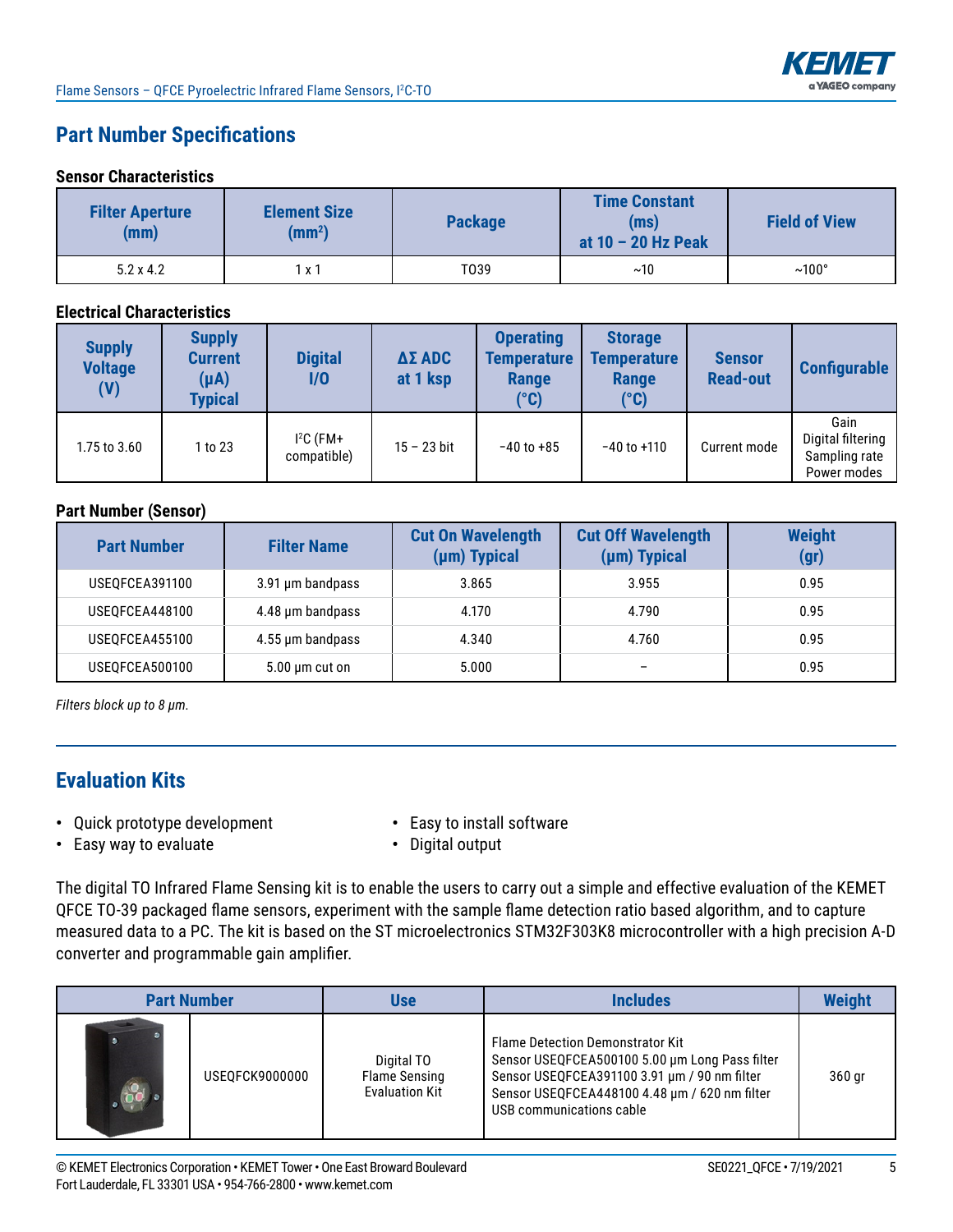

## **Packaging**

| <b>Part Number</b> | <b>Packaging Type</b> | <b>Pieces per Tube</b> |  |
|--------------------|-----------------------|------------------------|--|
| USEOFCE*******     | Tube                  | 50                     |  |

| <b>Part Number</b> | <b>Packaging Type</b> | <b>Pieces per Box</b> |  |
|--------------------|-----------------------|-----------------------|--|
| USEQFCK9000000     | Cardboard Box         |                       |  |

## **Handling Precautions**

Pyroelectric Infrared Sensors should be kept away from indirect and direct sunlight, the headlights of cars, wind, and exposure to strong vibration and strong shock.

Do not use in water, alcohol ETA, corrosive gas or under sea breeze.

Do not be expose to corrosive substances.

Do not drop or apply any mechanical stress.

The performance of this device can be affected by ESD. Precautions should be used when handling and installing the sensor. Precision devices such as this sensor can be damaged or caused not to meet published specification due to ESD. Please note that there is limited ESD protection built-in as the device is optimised for low power consumption and low noise operation. Human Body Model (HBM), per JS-001: 2,000 V.

Pyroelectric Infrared Sensors should be stored in normal working environments.

Solderability will be degraded by exposure to high temperatures, high humidity, corrosive atmospheres, and long-term storage.

KEMET recommends that ambient storage conditions are < 30°C and < 60% relative humidity and that maximum storage temperature does not exceed 110°C. Atmospheres should be free of chlorine and sulfur-bearing compounds.

Temperature fluctuations should be minimized to avoid condensation on the parts.

For optimized solderability sensors stock should be used promptly, preferably within 24 months of receipt.